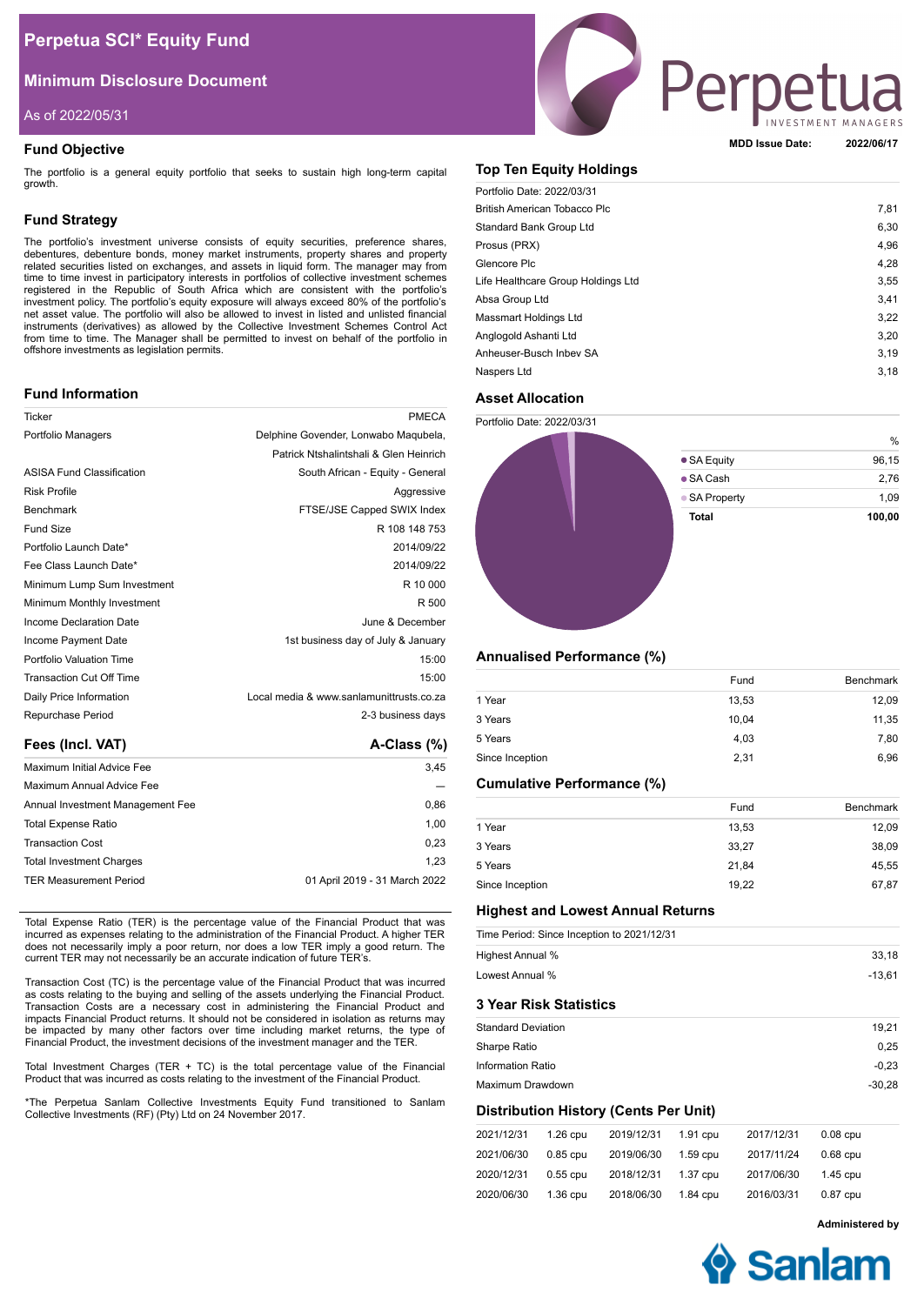# **Minimum Disclosure Document**

As of 2022/05/31

# **Risk Profile**

### **Aggressive**

You can afford to take on a higher level of risk (i.e., have a greater exposure to equities) because of your investment time horizon and/or your appetite for risk. You know that in taking the risk, you need to be patient if you want to achieve the results. So you are willing to invest for the long-term and are prepared to tolerate some volatility in the short term, in anticipation of the higher returns you expect to receive in five years or beyond.

# **Glossary Terms**

### **Annualised Returns**

Annualised return is the weighted average compound growth rate over the period measured.

### **Asset Allocation**

Asset allocation is the percentage holding in different asset classes (i.e. equities, bonds, property, etc.). It is used to determine the level of diversification in a portfolio.

### **Capital Growth**

Capital growth is the profit made on an investment, measured by the increase in its market value over the invested amount or cost price. It is also called capital appreciation.

## **Distributions**

The income that is generated from an investment and given to investors through monthly, quarterly, bi-annual or annual distribution pay-outs.

#### **Derivatives**

Derivatives are instruments generally used as an instrument to protect against risk (capital losses), but can also be used for speculative purposes. Examples are futures, options and swaps.

#### **Feeder Fund**

A feeder fund is a South African-based fund that feeds exclusively into its primary foreignbased fund. It allows investors easy access to investing in an offshore fund, eliminating complicated tax and other implications. The shares of the feeder fund represent shares in the primary fund (called a master fund).

## **Liquidity**

The ability to easily turn assets or investments into cash.

## **Information Ratio**

The Information Ratio measures the market risk-adjusted performance of an investment or portfolio. The greater a portfolio's Information Ratio, the better its risk-adjusted performance has been compared to the market in general.

## **Maximum Drawdown**

The maximum drawdown measures the highest peak to trough loss experienced by the fund.

## **Money Market Instruments**

A money market instrument is a low risk, highly liquid, short-term (one year or less) debt instrument, issued by financial institutions or governments, that tend to have lower returns than high-risk investments.

## **Participatory Interests**

When you buy a unit trust, your money is pooled with that of many other investors. The total value of the pool of invested money in a unit trust fund is split into equal portionscalled participatory interests or units. When you invest your money in a unit trust, you buy a portion of the participatory interests in the total unit trust portfolio. Participatory interests are therefore the number of units that you have in a particular unit trust portfolio.

#### **Sharpe Ratio**

The Sharpe Ratio measures total risk-adjusted performance of an investment or portfolio. It measures the amount of risk associated with the returns generated by the portfolio and indicates whether a portfolio's returns are due to excessive risk or not. The greater a portfolio's Sharpe ratio, the better its risk-adjusted performance has been (i.e. a higher return with a contained risk profile, where the portfolio manager is not taking excessive risk to achieve those returns).

#### **Standard Deviation**

Standard deviation (also called monthly volatility) is a measure of how much returns on an investment change from month to month. It is typically used by investors to gauge the volatility expected of an investment.



# **Additional Information**

All reasonable steps have been taken to ensure the information on this MDD is accurate. The information to follow does not constitute financial advice as contemplated in terms of the Financial Advisory and Intermediary Services Act. Use or rely on this information at your own risk. Independent professional financial advice should always be sought before making an investment decision. The Sanlam Group is a full member of the Association for Savings and Investment SA. Collective investment schemes are generally medium- to long-term investments. Please note that past performances are not necessarily a guide to future performances, and that the value of investments / units / unit trusts may go down as well as up. A schedule of fees and charges and maximum commissions is available on request from the Manager. Sanlam Collective Investments (RF) Pty Ltd, a registered and approved Manager in Collective Investment Schemes in Securities. Additional information of the proposed investment, including brochures, application forms and annual or quarterly reports, can be obtained on request from the Manager, free of charge. Collective investments are traded at ruling prices and can engage in borrowing and scrip lending. Collective investments are calculated on a net asset value basis, which is the total market value of all assets in the portfolio including any income accruals and less any deductible expenses such as audit fees, brokerage and service fees. Actual investment performance of the portfolio and the investor will differ depending on the initial fees applicable, the actual investment date, and the date of reinvestment of income as well as dividend withholding tax. Forward pricing is used. The Manager does not provide any guarantee either with respect to the capital or the return of a portfolio. The performance of the portfolio depends on the underlying assets and variable market factors. Performance is based on NAV to NAV calculations with income reinvestments done on the ex-div date. Lump sum investment performances are quoted. The portfolio may invest in participatory interests of other unit trust portfolios. These underlying funds levy their own fees, and may result in a higher fee structure for our portfolio. All the portfolio options presented are approved collective investment schemes in terms of Collective Investment Schemes Control Act, No 45 of 2002<br>("CISCA"). The Manager may borrow up to 10% the market value of the portfolio to bridge<br>insufficient liquidity. The fund may from time it may have risks regarding liquidity, the repatriation of funds, political and macroeconomic situations, foreign exchange, tax, settlement, and the availability of information. Investments in foreign instruments are also subject to fluctuations in exchange rates which may cause the value of the fund to go up or down. The fund may invest in financial instruments (derivatives) for efficient portfolio management purposes. The Manager has the right to close any portfolios to new investors to manage them more efficiently in accordance with their mandates. Management of the portfolio is outsourced to Perpetua Investment<br>Managers (Pty) Ltd, (FSP) Licence No. 29977, an Authorised Financial Services Provider under the Financial Advisory and Intermediary Services Act, 2002. Sanlam Collective Investments (RF) (Pty) Ltd retains full legal responsibility for the co-named portfolio. Standard Bank of South Africa Ltd is the appointed trustee of the Sanlam Collective Investments scheme. Sources of Performance and Risk Data: Morningstar Direct, INET BFA and Bloomberg. The risk free asset assumed for the calculation of Sharpe ratios: STEFI Composite Index. The highest and lowest 12- month returns are based on a calendar year period over 10 years or since inception where the performance history does<br>not exist for 10 years. Obtain a personalised cost estimate before investing by visiting<br>www.sanlamunittrustsmdd.co.za and using our Alternatively, contact us at 0860 100 266.

## **Investment Manager Information**

Perpetua Investment Managers (Pty) Ltd (FSP) License No. 29977 Physical Address: 5th Floor, The Citadel, 15 Cavendish Street, Claremont 7708 Postal Address: PO Box 44367, Claremont 7735, South Africa Tel: +27 (21) 674 4274 Email: Info@perpetua.co.za Website: www.perpetua.co.za

## **Manager Information**

Sanlam Collective Investments (RF) (Pty) Ltd Physical Address: 2 Strand Road, Bellville, 7530 Postal Address: P.O. Box 30, Sanlamhof, Bellville, 7532 Tel: +27 (21) 916 1800 Email: service@sanlaminvestments.com Website: www.sanlamunittrusts.co.za

# **Trustee Information**

Standard Bank of South Africa Ltd Tel: +27 (21) 441 4100 Email: compliance-sanlam@standardbank.co.za



**Administered by**